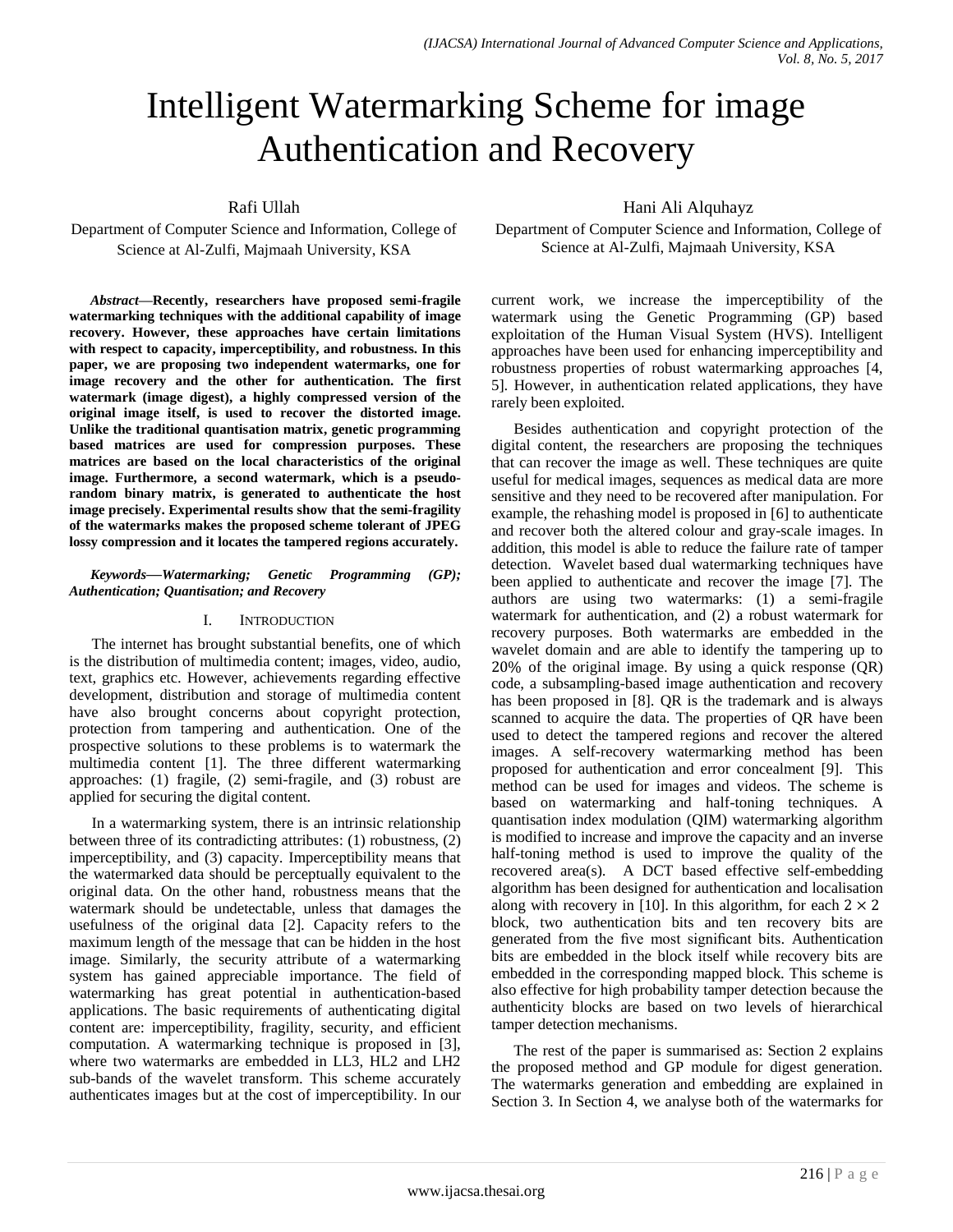authentication, tamper proofing and recovery of the altered image. Experimental results are presented in Section 5. In Section 6, the paper concludes and provides some future directions.

#### II. PROPOSED METHOD

We use both the Discrete Cosine Transform (DCT) and Integer Wavelet Transform (IWT) domains to generate and embed the watermarks in an image. Parameterised Integer Wavelet Transform has been employed using the lifting scheme, which is the fast approach of Discrete Wavelet Transform (DWT) [11]. We use two watermarks; one is called image digest, while the other is a binary watermark. These two watermarks are embedded in different sub-bands of the IWT. We compress the original image to generate the image digest using the DCT transform like JPEG compression. However, while generating the image digest, instead of using the standard quantisation matrix [12], we use the Genetic Programming (GP) to develop quantisation matrices according to the local characteristics of the host image. GP automatically decides the 64 quanta for an 8×8 DCT block according to the distortion criteria. We use Peak Signal to Noise Ratio (PSNR) as a distortion measure of the watermarked image.

$$
PSNR = 20log_{10}\left[\frac{255^2}{\frac{1}{RS}\sum_{i,j}(x(i,j) - y(i,j))^2}\right]
$$
(1)

where,  $1 \le i \le R$  and  $1 \le j \le S$ ; R and S represent the size of the image. The image is decomposed up to three levels and the first watermark i.e. image digest is embedded in the LH2, and HL2 sub-bands. The second watermark, i.e. the binary watermark, is embedded in the LL3 sub-band. Our current work is an extension of the technique proposed in [3]. The extension is brought about by enhancing the imperceptibility of the watermark using GP. The Proposed approach develops Genetic Quantisation Matrices (GQMs) as per the watermarking application. The system learns from observation, continuously improves its performance, and hence provides more efficient and accurate results. A test phase is used to evaluate the generalisation of the developed GQMs [4].

## *A. Scaling Image Digest using GP*

Watson perceptual models have been used for the JPEG compression [12, 13]. Watson"s perceptual model, although good enough to give us imperceptible alterations, is not an optimum one. This is because some effects like the spatial masking in the frequency domain are ignored and many of the constants are set empirically. Additionally, the quantisation matrix used in [3, 4] for scaling image digest is just based on the frequency sensitivity attribute of HVS. It does not exploit the luminance sensitivity or contrast masking attributes of HVS. To overcome this problem, we develop the quantisation matrices using GP. The strengths of the quanta of the GQMs are set according to local frequency content in an image. Thus, instead of using a fixed quantisation matrix, we use an adaptive quantisation matrix. The quanta of the GQMs and the imperceptibility of the watermark are inversely proportional and consequently demand a delicate balance as per watermarking application.

#### *B. GP Module*

GP is a machine learning technique based on natural selection and genetics. A data structure, such as a tree is used to represent an individual solution. GP is based on the stochastic method, in which randomness plays an important role in searching and learning [14]. Initially, the random population for such solutions is created and then every solution is evaluated using a fitness function according to the application. The best individuals are retained and the rest are deleted and replaced by the offspring of the best individuals. The retained offspring make a new generation. Some offspring may have a higher score than their parents in the previous generation. The process is repeated until the termination criterion is satisfied. Figure 1 shows the block diagram for developing GQMs.



Fig. 1. Basic architecture of developing GQM

Suitable functions, terminals and fitness criteria are defined that represent the possible solutions in the form of a complex numerical function. Different functions of the proposed GP module are as follows:

*1) GP Function Set:* A GP function set is the collection of mathematical functions available in a GP module. In our simulations, we are using four basic binary functions  $(+, -, *,$ /) along with a log and an exponent.

*2) Fitness Function:* Too grade each individual of the population; a fitness function has to be used. The performance of individuals in the GP population is assessed by the imperceptibility (PSNR) as a fitness function. Each individual of the GP population is scored using  $fitness = PSNR_{o,w}$ , where 'o' is the original image and 'w' is the watermarked image. This function provides the feedback to the GP module representing the fitness of the individual. A higher individual fitness score indicates a higher performance.

*3) Population initialisation:* Like other evolutionary algorithms, in GP the individuals in the initial population are randomly generated. Most common methods for initialisation of the population are the full and grow method and ramped half  $-$  and  $-$  half method. In both methods, the generated initial individual does not exceed the pre-defined maximum tree depth [15]. We are using the ramped half-andhalf method for creating the initial population.

*4) Termination criteria:* The simulation is terminated when one of the following is encountered. The fitness score exceeds i.e. fitness > 50 or the fitness score repeats. A number of generations reach the pre-defined maximum number of generations.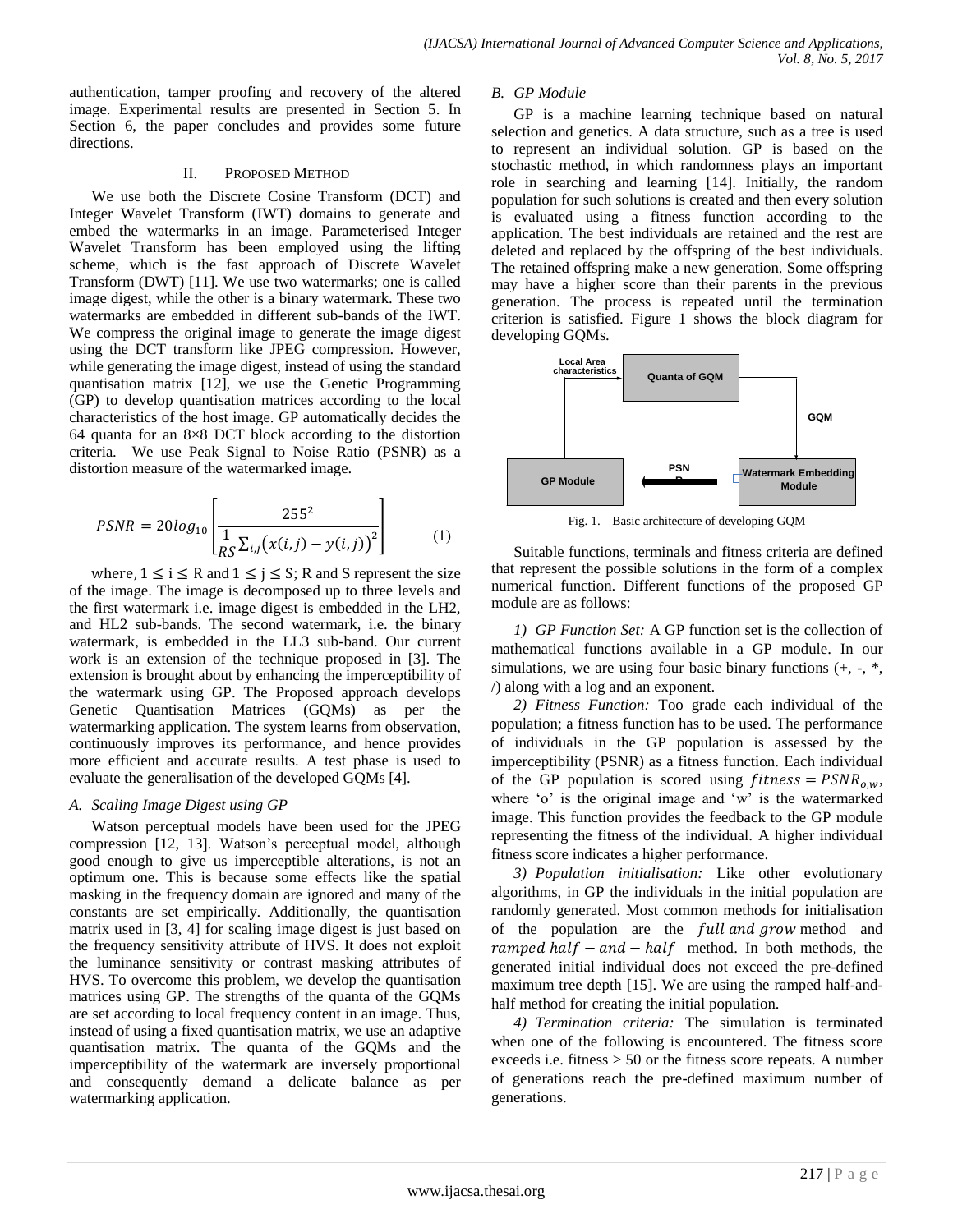*5) GP operators:* In the proposed scheme, crossover, mutation and replication GP operators are used for producing the new generation. Crossover creates the offspring by exchanging the genetic material of two individual parents. It tries to mimic recombination and reproduction. Crossover helps in converging on an optimal/near optimal solution. In mutation, the genome is changed in a minor way for the next generation. In replication, the individual is copied to the next generation. In the GP run, we have used a variable ratio of these operators with a high ratio of crossover. All of the necessary settings of the GP module are given in Table 1.

TABLE I. GP PARAMETERS SETTING

| <b>Objectives</b>          | To evolve optimum result          |
|----------------------------|-----------------------------------|
| <b>Function Set</b>        | $+, -, *, /, \log,$ exponent      |
| Operands                   | Wat St (Watson's standard         |
|                            | matrix), DCT_AC (AC component     |
|                            | of DCT matrix), constants         |
| Fitness                    | <b>PSNR</b>                       |
| Expected offspring         | rank89                            |
| Selection                  | Generational                      |
| Population and Generations | 120 and 50 respectively           |
| Initial population         | Ramped half-and-half              |
| Termination criteria       | The fitness score exceeds or      |
|                            | repeats OR                        |
|                            | Number of generations reaches the |
|                            | pre-defined maximum number of     |
|                            | generations                       |
| Sampling                   | Tournament                        |
| Survival mechanism         | Keep the best                     |
| GP operators               | Crossover, mutation, replication  |

#### III. WATERMARKS GENERATION AND EMBEDDING

Two watermarks, the image digest  $(w_1)$  and the binary watermark  $(w_2)$ , are generated and embedded in the wavelet sub-bands. We will discuss the generation of these watermarks individually in Section 3.1 and Section 3.2. Before embedding these watermarks, we generate  $w_1$  and  $w_2$ .

#### *A. Generation of (Recovery Watermark)*

The original image of size  $N \times N$  is decomposed up to level one. The approximation (LL1) sub-band is selected for the image digest i.e.  $w_1$ . The full-frame DCT is applied on LL1 to get the DCT transformed image. The DCT coefficients are then quantised using the GQMs. A vector form is generated from the DCT values through zigzag scanning. First  $S = N^2/$ coefficients are selected. A key-based scaling is applied to the sequence/vector S and is further scaled-down for reducing the strength of the watermark. Equation 2 is used to scale-down the sequence.

$$
S_{\text{Scaled}}(i) = S(i) \cdot \alpha \cdot \ln(i + 2 + r(i)) \tag{2}
$$

where  $\alpha$  is the strength factor depending upon the image quality and r is the shift parameter ranging from  $-0.5$  to 0.5. The DC component is discarded because of its high energy. The embedding area for  $w_1$  is LH2 and HL2, which is the  $N^2/8$  sizes so S<sub>Scaled</sub> should be quadrupled as given in Equation 3.

 $W_1$ 

$$
= C_1, C_2, ..., C_S, C_1, C_2, ..., C_S, C_1, C_2, ..., C_S, C_1, C_2, ..., C_S
$$
 (3)

#### B. Generation of  $w_2$  (Authentication Watermark)

Let W be the binary image of size  $X \times Y$  and  $P_{rand}$  is the Pseudo Random binary matrix of the same size generated by using the secret key, then the second watermark,  $w_2$  is generated in Equation 4.

$$
w_2 = W \oplus P_{rand} \tag{4}
$$

where,  $\oplus$  is the exclusive OR operator.

*1) Embedding Process:* After completion of both the watermarks generation, we embed these watermarks in different sub-bands. The embedding process is shown in Figure 2. The original image is decomposed up to level three. The sub-bands selection for watermark embedding is based on the application. If the approximation of the wavelettransformed image is used for embedding, then the robustness will be enhanced with the cost of tamper localisation. On the other hand, if the watermark is embedded in the details of the wavelet-transformed image, then the accuracy in localising the tampered regions will be increased, but at the cost of robustness. Before embedding, random permutation keeps the watermark bits safe [16].

The LL3, LH2 and HL2, are selected for embedding both the watermarks. We simply replace the LH2 and HL2 subbands by the first watermark  $w_1$ . Before embedding the first watermark, we scramble it by using the secret key to enhancing its security. The block diagram for the embedding process of the proposed scheme is given in Figure 2.

The second watermark  $w_2$  is embedded in the LL3 subbands by using the following procedure [17].

Let "LSFB (a)" denote the least significant five bits of  $a$ " and "LSFB  $(a, b)$ " represent the substitution of " $b$ " for the five least significant bits of 'a'. We select two choices, "11000" and "01000" representing "1" and "0" respectively. These are the best choices selected from the distance diagram based on the quality of the watermarked image. Modifying the coefficients by using other choices, as given in Figure 3, may cause a severe effect on the imperceptibility. The distance diagram is shown in Figure 3.

The second watermark,  $w_2$  is embedded in the LL3 subbands by using the following procedure [17].

Let "LSFB (a)" denote the least significant five bits of 'a' and "LSFB  $(a, b)$ " represent the substitution of " $b$ " for the five least significant bits of 'a'. We select two choices, "11000" and "01000" representing "1" and "0" respectively. These are the best choices selected from the distance diagram based on the quality of the watermarked image. Modifying the coefficients by using other choices, as given in Figure 2, may cause a severe effect on the imperceptibility. The distance diagram is shown in Figure 2.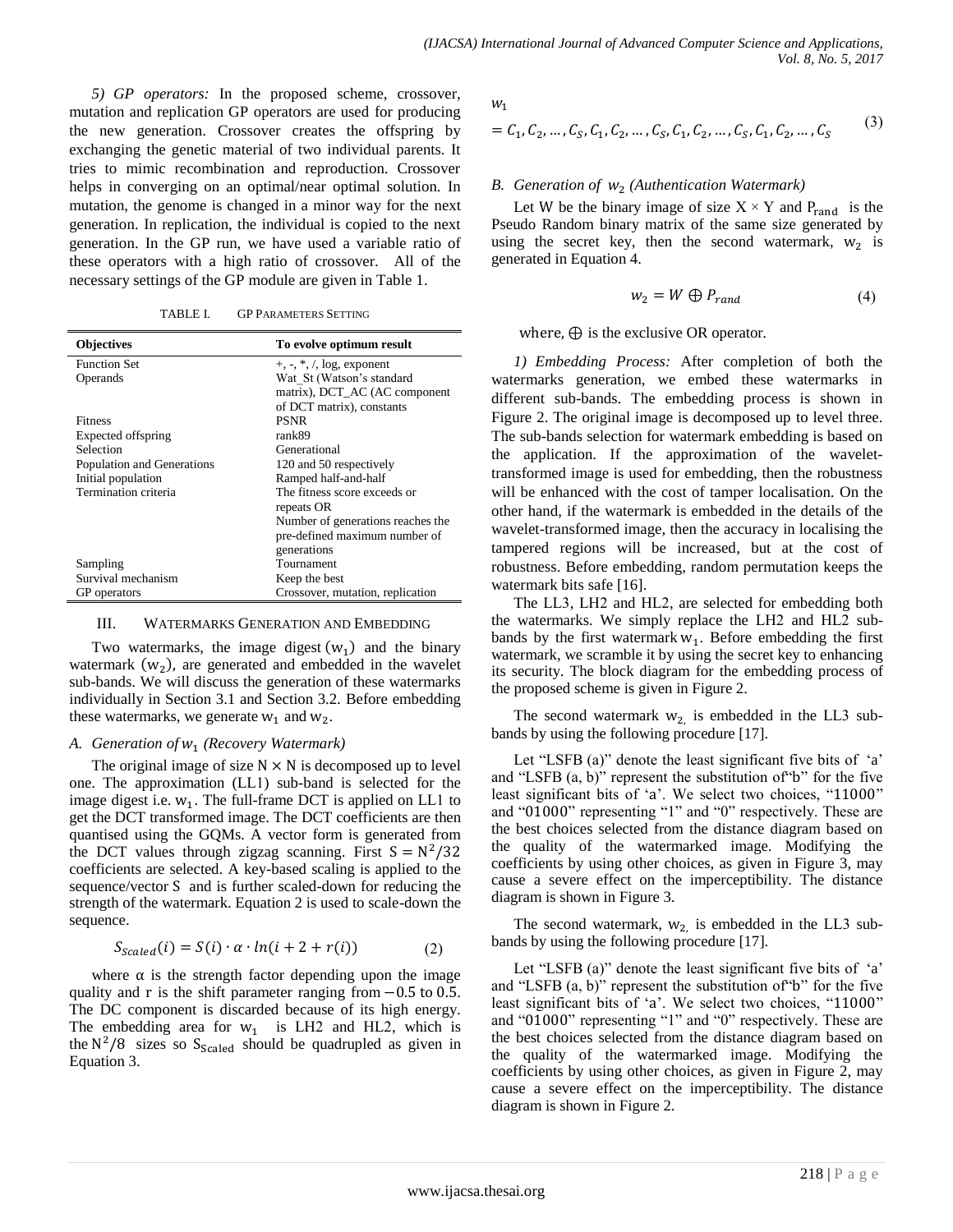By keeping the performance of imperceptibility and robustness in mind the following formulae are used to embed the second watermark in LL3:

When 
$$
w_2(i, j) = 0
$$
 then equation 5 is adopted.

$$
f'(i, j)
$$
  
= 
$$
\begin{cases} \text{LSFB}(f(i, j) - 01000, 11000), \text{if LSFB}(f(i, j)) \le 01000 \\ \text{LSFB}(f(i, j), 11000), \end{cases}
$$
 otherwise

where,  $f(i, j)$  is the wavelet coefficient in the LL3 sub-band before embedding, and  $f'(i, j)$  is the wavelet coefficient in the LL3 sub-band after embedding

 $(5)$ 

When, 
$$
w_2(i, j) = 1
$$
 then equation 6 is adopted.

$$
f'(i, j)
$$
  
= 
$$
\begin{cases} \text{LSFB}(f(i, j) + 10000, 01000), \text{if LSFB}(f(i, j)) \le 11000 \\ \text{LSFB}(f(i, j), 01000), \qquad \text{otherwise} \end{cases}
$$
 (6)

By simply replacing the two choices, the amplitude of the coefficients changes from -23 to 24, while applying the above conditional substitutions; it may change from  $-15$  to  $16$  [17]. After embedding both the watermarks, applying the inverse wavelet transform (Inverse integer wavelet transform) gets the watermarked image.



Fig. 2. Embedding Process

#### IV. WATERMARKS EXTRACTION AND ANALYSIS

## *A. Authentication Process*

On the authentication side, the integrity of both the watermarks  $w_1$  and  $w_2$  is verified. For integrity verification, the authentication watermark is generated in the same way as discussed in Section 3.2. Now, we extract the authentication watermark from the watermarked image and compare it with the generated one. If they match then the image is authentic otherwise, it has been tampered with. The authentication process is shown in Figure 4. Decompose the watermarked image and select the sub-bands, where the watermarks were embedded, i.e. LL3, LH2 and HL2. From LH2 and HL2, extraction of  $w_1$  is the reverse of the embedding process.



Fig. 3. Distance Diagram

The data are inversely scrambled using the same key and the average is taken from the four copies of the selected data to get the  $S = N^2/32$  number of coefficients. These coefficients are then replaced in their correct positions by means of anti-zigzag scanning. All the missing elements are set to zero and the DC component is replaced by 128. The resultant values are weighed by using the same GQMs. The GQMs are generated in the same way by using the same best-evolved GP expression. The inverse DCT is applied to obtain the approximation of the original image of size  $N/2 \times N/2$ .

Let  $LSFB<sub>5th</sub>(a)$  denote the 5th least significant bit of a then:

$$
W'(i, j) = \begin{cases} 1, & \text{if } LSFB_{5th}(f'(i, j)) = 0\\ 0, & \text{if } LSFB_{5th}(f'(i, j)) = 1 \end{cases}
$$
(7)

where  $(1 \le i \le X, 1 \le j \le Y)$ 

As in the embedding phase, the watermark has been preprocessed. Thus, on the verification side, the extracted bits are again processed by using the same sequence. This is done by using equation 8.

$$
w_2'(i,j) = W'(i,j) \oplus P_{rand}
$$
 (8)

where,  $P_{rand}$  is the same pseudo random matrix as used in Section 3.2.

## *B. Tamper Proofing*

Differentiate the original binary watermark and extracted binary watermark using Equation 9.

$$
Difference = |w_2 - w_2'|
$$
 (9)

Black pixel i.e. "0" corresponds to the correctness in Difference image while white pixel, i.e. "1", corresponds to the error pixel. Therefore, we can accurately locate the tampered areas and differentiate the malicious and accidental attacks. Dense and sparse pixels are defined as: an error pixel in Difference image is dense pixel if one of its eight neighbour pixels is also an error pixel; otherwise, it is a sparse pixel. These erroneous pixels can be detected by using the following parameters.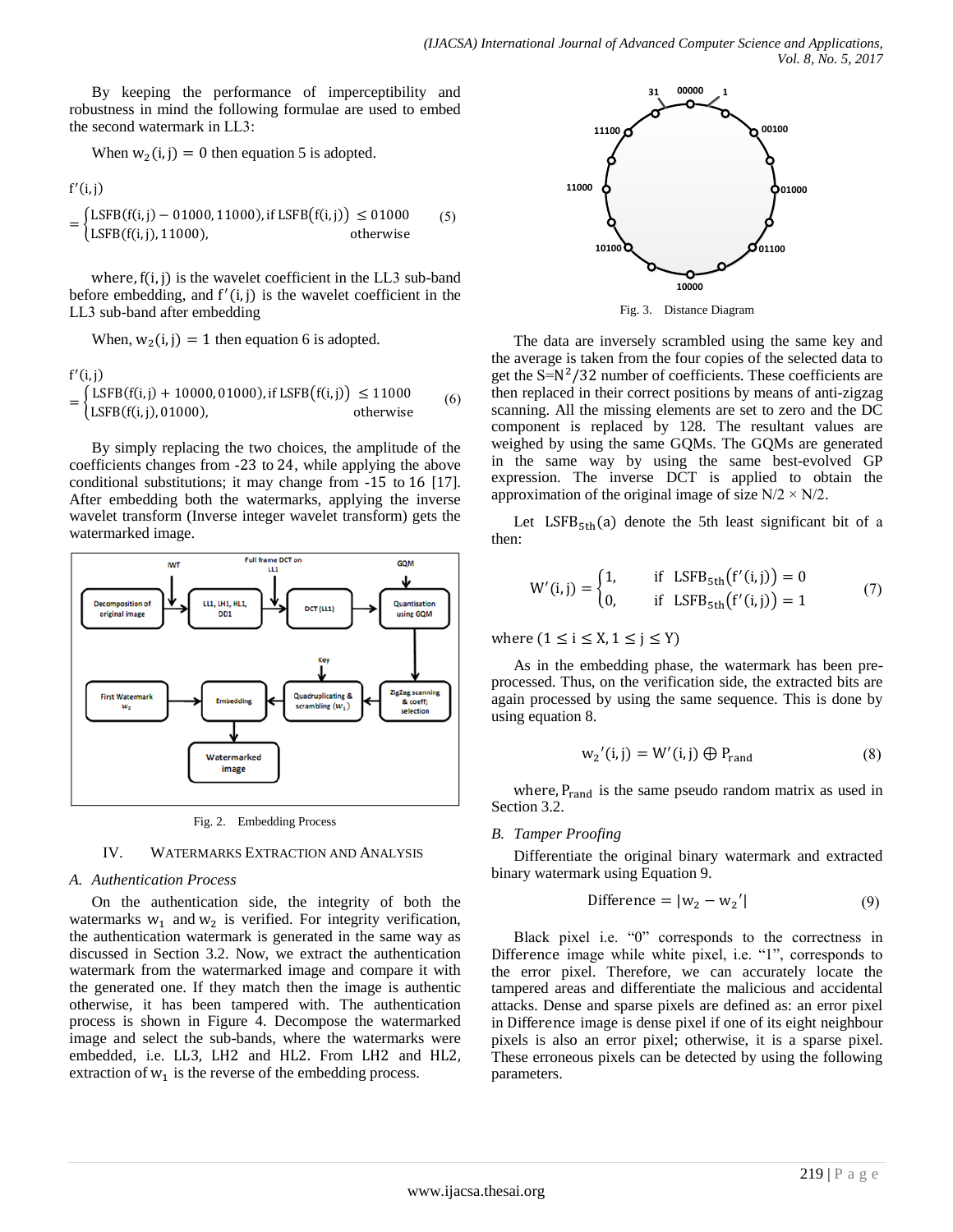Dense Area (DA)

 $=$  Number of dense pixels in an appoximation sub  $-$  band Sparse Area (SA)

 $=$  Number of sparse pixels in an appoximation sub  $-$  band Total Area  $(TA) = DA + SA$ 

$$
\Delta = \frac{\text{DA}}{\text{SA}}
$$

$$
\rho = \frac{\text{TA}}{\text{LL1}}
$$

$$
\text{If } \rho
$$

 $= 0$ , then watermarked image has not been tampered with. If  $\rho > 0$ , and  $\Delta$ 

 $< \beta$ , then the image has been tampered with accidently, where  $0.5$   $\frac{1}{12}$   $\times$  512  $\times$  512. MATLAB environment was used for our  $\leq \beta \leq 1$ .

If  $\Delta$ 

 $\geq \beta$ , then the image has been tampered with maliciously.

The above parameters depict that if the Difference image has sparse pixels then the watermarked image has been attacked accidently i.e. JPEG Compression, file format change etc. Otherwise, in the case of dense pixels, the image has been attacked maliciously i.e. cut/copy-paste.

## *C. Image Recovery*

The image can be recovered in two ways: the first is to recover the tampered areas and the second is to recover the whole image, whether the watermarked image has been tampered with or not. Our proposed scheme employs the second approach in which we embed the compressed version of the host document itself and such an approach is usually referred to as a self-recovery technique [18]. The original image is decomposed and then its low level is highly compressed like a JPEG compression, using GP based quantisation matrices. On the authentication/verification side, the reverse procedure of a digest generation process is applied to get the recovered image. As we will see in the experimental results, we can recover the image after manipulations, either malicious (cut/copy-paste) or accidental (Lossy Compression). The degradation of the recovered image increases while increasing the strength of the manipulation/compression. In the case of lossy compression, the recovered image is acceptable up to a 70% compression factor for which the detail is shown in the figure later below.

## V. EXPERIMENTAL RESULTS

We tested our scheme on a LENA image in bmp format of experiments. GP-Lab was used to carry out the GP simulations [19, 20]. PSNR values of the watermarked images were up to 44db, which is quite good as compared to [3]. Figure 5 shows the original image of Lena and the watermarked image with  $PSNR = 43.7db$ . As we were embedding two watermarks, the imperceptibility increased. We used the printed name of the first two authors as a binary watermark. The proposed approach effectively authenticated the data. Due to the second (binary) watermark, it localized the manipulation accurately. Figure 6 shows the authenticity of our scheme. The watermarked image was tampered with invisibly on the hairs of Lena. As the system is semi-fragile, it survived the JPEG lossy compression to some extent. Figure 7 shows the recovered images after JPEG compression using different quality factors. When the quality factor was 70 or above, the difference image contained the sparse pixels and below 70, the number of dense pixels increased which shows that the image was tampered with maliciously. The recovered image and the difference images were not affected while using the quality factor  $= 100$ .



Fig. 4. Extraction Process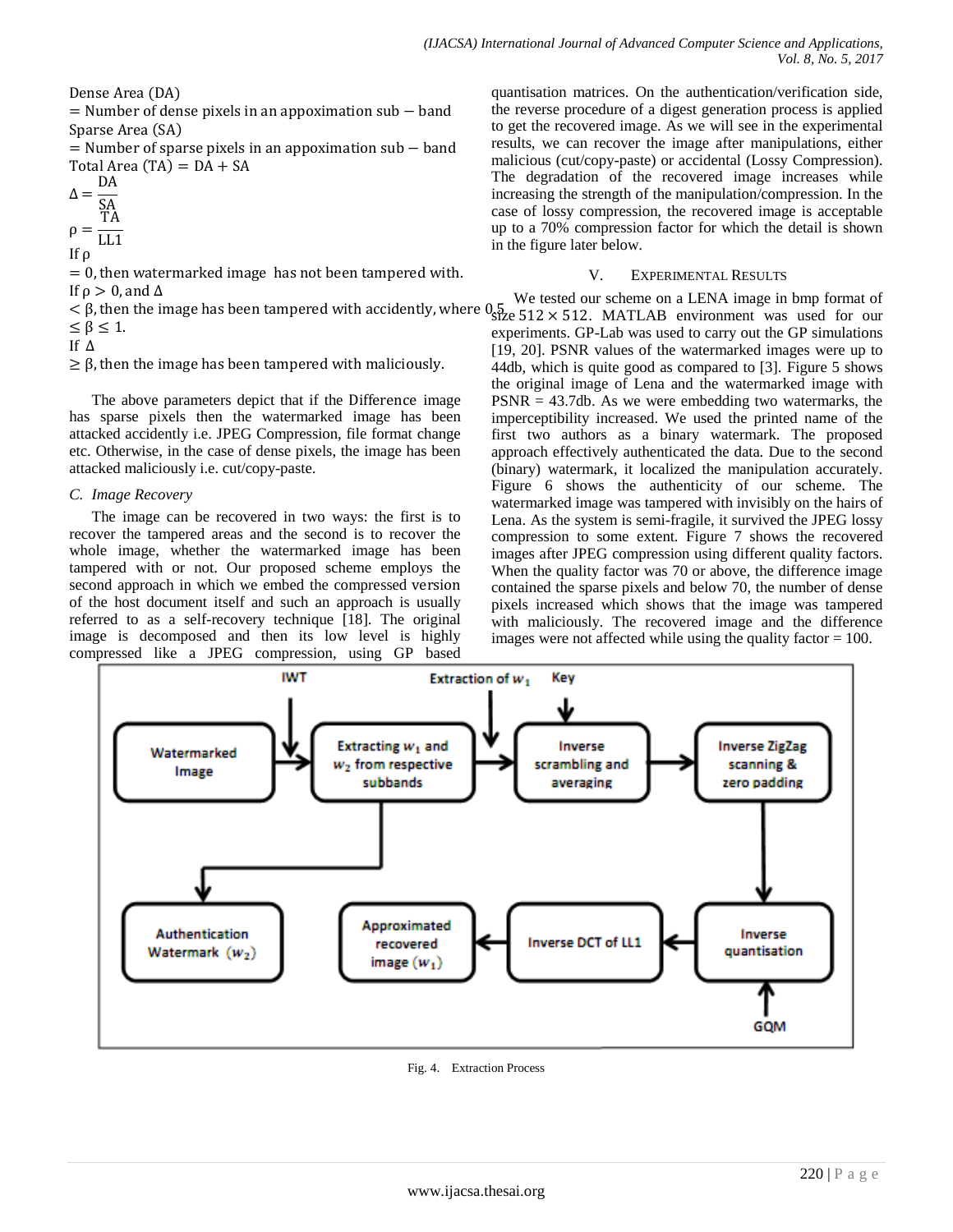

Fig. 5. (a) Original image (b) Watermarked image (c) Recovered image (d) Extracted binary watermark



Fig. 6. (a) Original image (b) Watermarked image (c) Tampered with maliciously on hairs; invisible tampering (d) Tamper detection on extracted binary watermark (e) Difference in original and extracted binary watermarks



Fig. 7. The first row contains the recovered images  $(a \sim e)$  and the second row shows the differences in extracted binary watermarks after applying JPEG compression of the quality factors  $(f \sim j)$ , 100, 90, 80, 70 and 60, respectively.

Figure 8 shows the number of dense and sparse pixels for Lena, Cameraman and Baboon images. These images have different textures, especially the Baboon image which is a highly textured image compared to the other two images.



Fig. 8. Erroneous (Dense and Sparse) pixels versus compression factors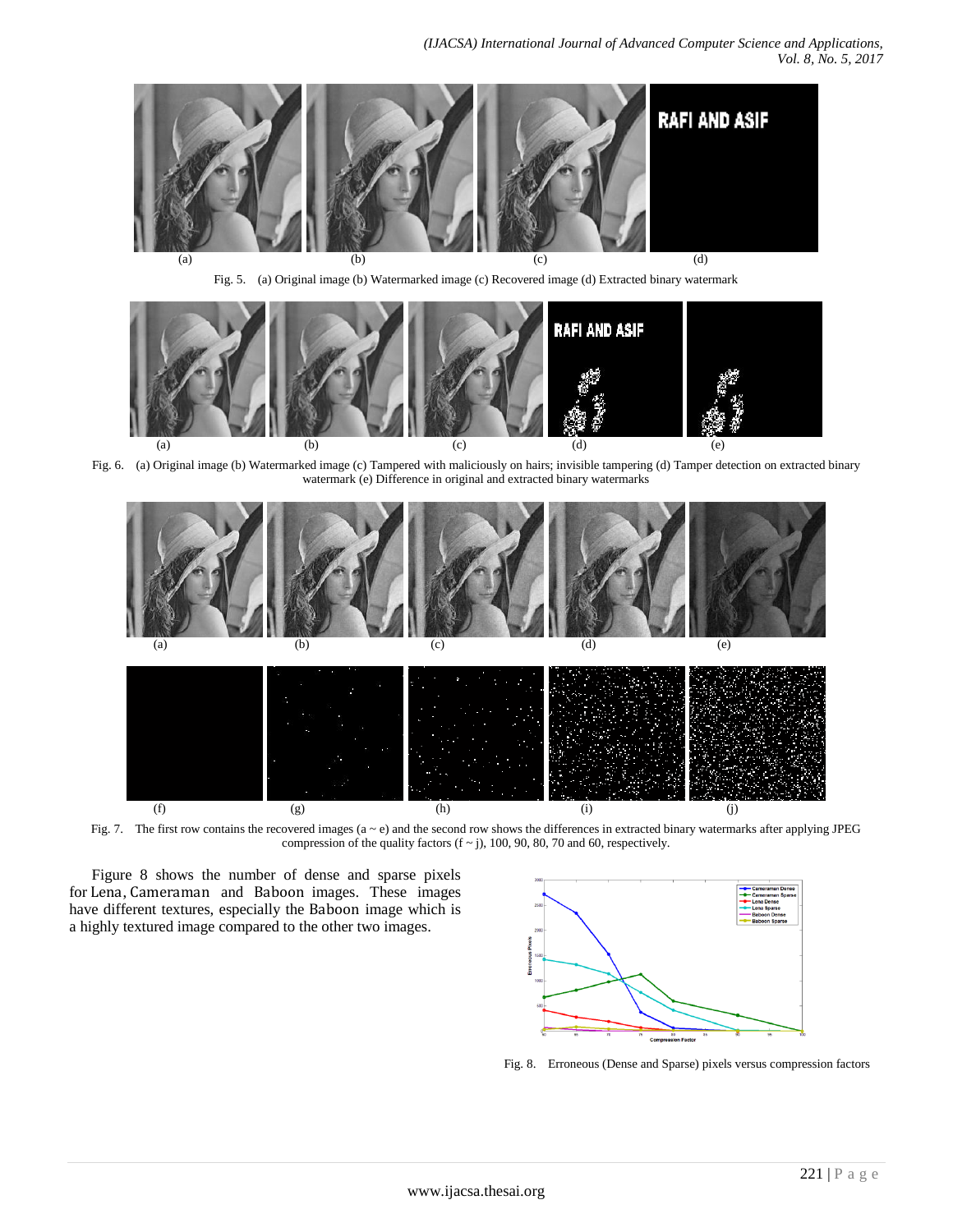Table 2 shows the comparison of PSNR for our GQMs and fixed quantisation matrix (FQM). The performance of GQMs used in our proposed approach is better compared to the FQM used in other related research. The Lena image is used as a test image. Other approaches are using FQM.

| TABLE II. | PSNR OF THE PROPOSED APPROACH |  |
|-----------|-------------------------------|--|
|           |                               |  |

| <b>Features</b>             | <b>Proposed Scheme</b>       |
|-----------------------------|------------------------------|
| <b>PSNR</b>                 | $41dh - 43dh$                |
| Type of Quantisation matrix | <b>Application Dependent</b> |
| _ _ _ _ _                   |                              |

Table 3 shows the performance comparison between the proposed method with previous methods [6-10]. The comparison is made with respect to imperceptibility (PSNR), robustness, recovery, recovery after compression and recovery after malicious manipulations. We use gray-scale test images (Lena) for comparison in our experimental results. In the proposed approach, the genetic/dynamic quantisation table has been used for compressing the original image to generate an image digest. The compression of the image is based on local features of the image and the result, in terms of imperceptibility, varies accordingly. The performance given in Table 2 is based on the images having normal textured regions. Increase in the textures in the input images will increase the performance of our algorithm as we are using genetic quantisation for compressing the image based on local features of the image.

TABLE III. PERFORMANCE COMPARISON OF OUR PROPOSED APPROACH WITH [6 – 10].

| <b>Parameters</b>                            | Ref[6]                                                  | <b>Ref</b> [7]                             | <b>Ref</b> [8]                                                          | <b>Ref</b> [9]                                     | <b>Ref</b> [10]                                             | <b>Proposed Scheme</b>                                                                                    | <b>Supporting</b><br><b>Results</b> |
|----------------------------------------------|---------------------------------------------------------|--------------------------------------------|-------------------------------------------------------------------------|----------------------------------------------------|-------------------------------------------------------------|-----------------------------------------------------------------------------------------------------------|-------------------------------------|
| Average PSNR                                 | 38dB                                                    | 38dB-41dB                                  | 40dB but if Quanta is<br>12 then PSNR is<br>below 37dB                  | $41dh - 43dh$                                      | 37dB-<br>38dB                                               | $41dh - 43dh$                                                                                             | Table 1                             |
| Recovery                                     | Yes (Self-<br>Embedding)                                | Yes (Self-<br>Embedding)                   | Yes (Self-recovery)<br>using FQM                                        | Yes (Self-<br>recovery)<br>using FQM               | Yes                                                         | Yes (Self-<br>Embedding using<br>GQM)                                                                     | Section 7                           |
| Robustness/Fragi<br>lity                     | Semi-Fragile                                            | Semi-Fragile                               | Semi-Fragile                                                            | Sub-Sampling<br>based                              | Fragile                                                     | Semi-Fragile                                                                                              | Section 3                           |
| Recovery after<br>Compression                | N <sub>O</sub>                                          | <b>YES</b>                                 | YES (After<br>compression, the<br>restored image is<br>highly degraded) | N <sub>O</sub>                                     | NO.                                                         | Can Recover after<br>70% OF                                                                               | Section 8<br>(Para 1)               |
| Recovery after<br>Malicious<br>Manipulations | Even after 5%<br>tampering, the<br>region is<br>visible | Can recover<br>after 5% - 25%<br>Tampering | Can recover after<br>malicious<br>manipulations                         | Can recover<br>after<br>malicious<br>manipulations | Can<br>recover<br>but<br>visible for<br>grayscale<br>images | Can Recover and<br>determine the<br>strength of<br>tampering by<br>using sparse and<br>dense error pixels | Section 6                           |

An exemplary numerical expression in prefix form, developed by GP, is given as:

fitness='plus(cos(mylog(mylog(times(DCT\_AC,Wat\_st)))),t imes(kozadivide(Wat\_st,Wat\_st),plus(plus(times(DCT\_AC, DCT\_AC),mylog(0.84729)),kozadivide(DCT\_AC,plus(0.993 72,DCT\_AC)))))'

#### VI. CONCLUSION AND FUTURE DIRECTIONS

The proposed authentication strategy using GP has successfully improved the imperceptibility of the watermark. As compared to the approach proposed in [3], the PSNR is improved from 40db to 44db. Our scheme is able to maintain security and accurate authenticity without sacrificing imperceptibility. The scheme is secure by using two secret keys: one is used in pre-processing the binary watermark and the other one is used in scrambling before embedding the image digest. Our scheme tolerates the JPEG lossy compression with a quality factor as low as 70%. The recovered image is still readable/recognisable while using the quality factor  $= 60$ . If the GP evolved expressions are not made public, the security of the proposed system would be further enhanced as it would be extremely difficult for an attacker to know the exact watermarking strength for each selected coefficient.

The proposed approach can be used for colour image authentication as well. All of the RGB (Red, Green and Blue) channels can be used for generating image digest, but this may affect the visual perception of the watermark. If one of the RGB channels is considered for image digest and correlated to the considered channel with others before embedding, then this could be an interesting future work.

#### **REFERENCES**

- [1] N, Ishihara, A.B.E. Koki, "A semi fragile watermarking scheme using weighted vote with sieve and emphasis for image authentication", IEICE Transaction Fundamentals, vol. E90(5), pp. 1045-1054, 2007.
- [2] A. Khan, A. M. Mirza, "Genetic perceptual shaping utilizing cover image and conceivable attack information during watermark embedding", Information Fusion, Elsevier, vol. 8(4), pp. 354-365, 2007.
- [3] R. Chamlawi, A. Khan, and A. Idris, "Wavelet based image authentication and recovery", Journal of Computer Science and Technology, Springer, vol. 22(6), pp. 795-804, 2007.
- [4] A. Khan, "Intelligent perceptual shaping of a digital watermark", PhD dissertation, Faculty of Computer Science, GIK Institute of Engineering Sciences and Technology, Pakistan, 2006.
- [5] A. Khan, S. F. Tahir, A. Majid, and T-S. Choi, "Machine learning based adaptive watermark decoding in view of an anticipated attack", Pattern Recognition, Elsevier Science, vol. 41, pp. 2594-2610, 2008.
- [6] W. L. Lyu, C-C. Chang, F. Wang, "Image authentication and selfrecovery scheme based on the rehashing model", Journal of Information Hiding and Multimedia Signal Processing, vol. 7(3), pp. 460-474, 2016.
- [7] P. G. Freitas, R. Rigoni, M. C. Q. Farias, "Secure self-recovery watermarking scheme for error concealment and tampering detection", Brazilian Computer Society, Springer, vol. 22(5), pp. 01-13, 2016.